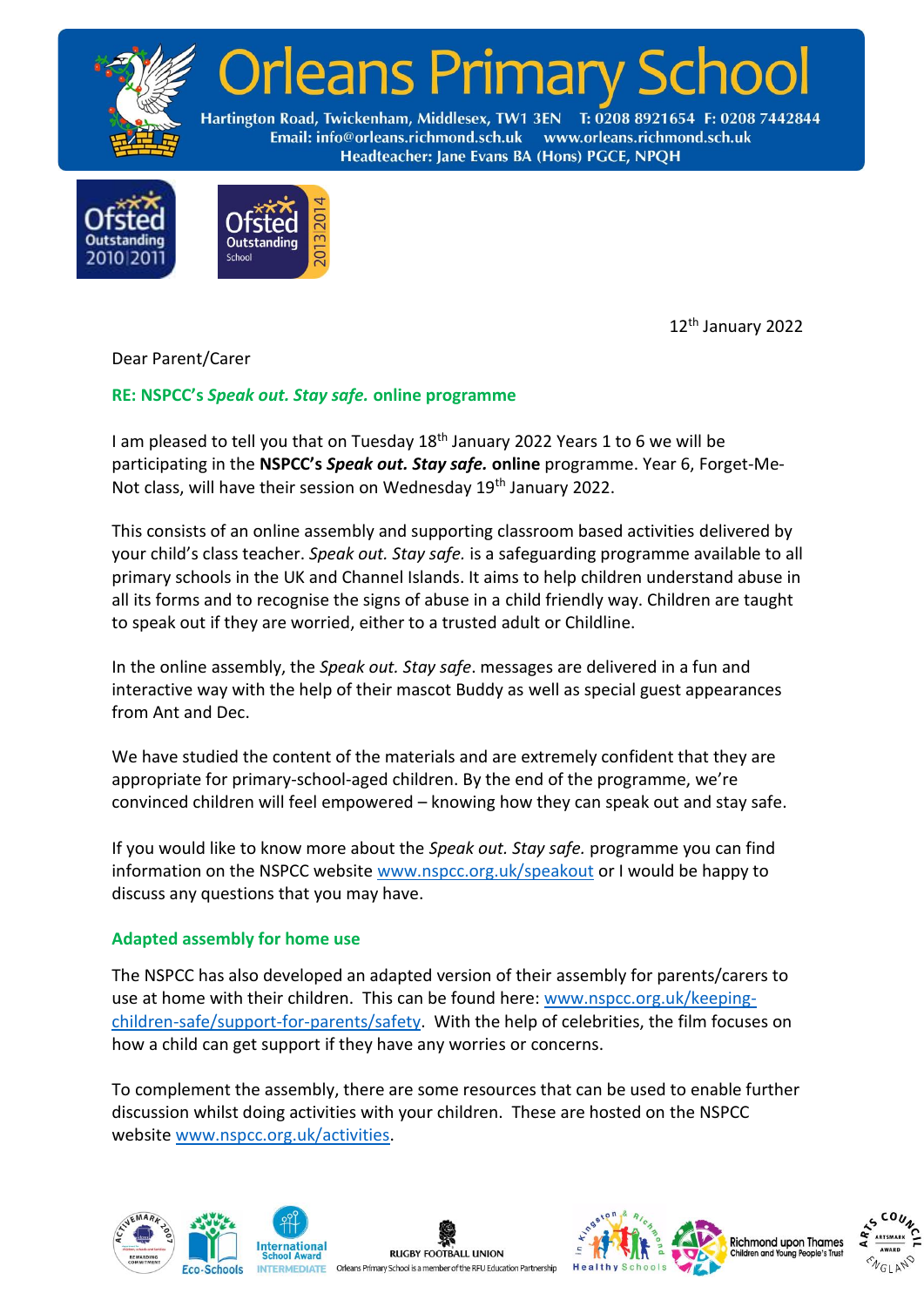

Orleans Primary So

Hartington Road, Twickenham, Middlesex, TW1 3EN T: 0208 8921654 F: 0208 7442844 Email: info@orleans.richmond.sch.uk www.orleans.richmond.sch.uk Headteacher: Jane Evans BA (Hons) PGCE, NPQH



### **Childline Under 12's Website**

Childline also have a website with age appropriate advice for primary school children on topics such as bullying. It also has games and other interactive tools. Your child can visit it at [www.childline.org.uk/kids.](http://www.childline.org.uk/kids)

If you would like to know more about the NSPCC's work, or take a look at the wide range of information and advice, which is available for parents and carers, please visit their website [www.nspcc.org.uk/parents.](http://www.nspcc.org.uk/parents)

### **Talking PANTS with your children**

Talk PANTS is a simple conversation to help keep your child safe from sexual abuse. From P through to S, each letter of PANTS provides a simple but valuable rule that can help keep your child safe. You can find out more and download the free resources at [www.nspcc.org.uk/pants.](http://www.nspcc.org.uk/pants)

Penguin and Ladybird have partnered with the NSPCC to create a brand new Pantosaurus book aimed at children ages 4 - 8. **You can find copies of the new book on sale, either in Matalan's selected stores and online, selected SPAR stores or at**  [https://shop.nspcc.org.uk/.](https://shop.nspcc.org.uk/) All profits from the sale of this book will support the NSPCC.

# **Support the NSPCC**

The NSPCC's Walk for Children event in December is another exciting way to get involved and helps make sure we are always there for children [https://www.nspcc.org.uk/support](https://www.nspcc.org.uk/support-us/events-fundraising/runs-cycles-challenges-walks-treks/charity-challenges/walk-for-children/)[us/events-fundraising/runs-cycles-challenges-walks-treks/charity-challenges/walk-for](https://www.nspcc.org.uk/support-us/events-fundraising/runs-cycles-challenges-walks-treks/charity-challenges/walk-for-children/)[children/.](https://www.nspcc.org.uk/support-us/events-fundraising/runs-cycles-challenges-walks-treks/charity-challenges/walk-for-children/)

You may also be interested in the NSPCC's new selection of BUDDY goodies available from the NSPCC shop at [https://shop.nspcc.org.uk/collections/buddy,](https://shop.nspcc.org.uk/collections/buddy) which make perfect gifts for children - and all profits go to help keep children safe.

Yours sincerely,

Sarah Connolly PSHE Lead